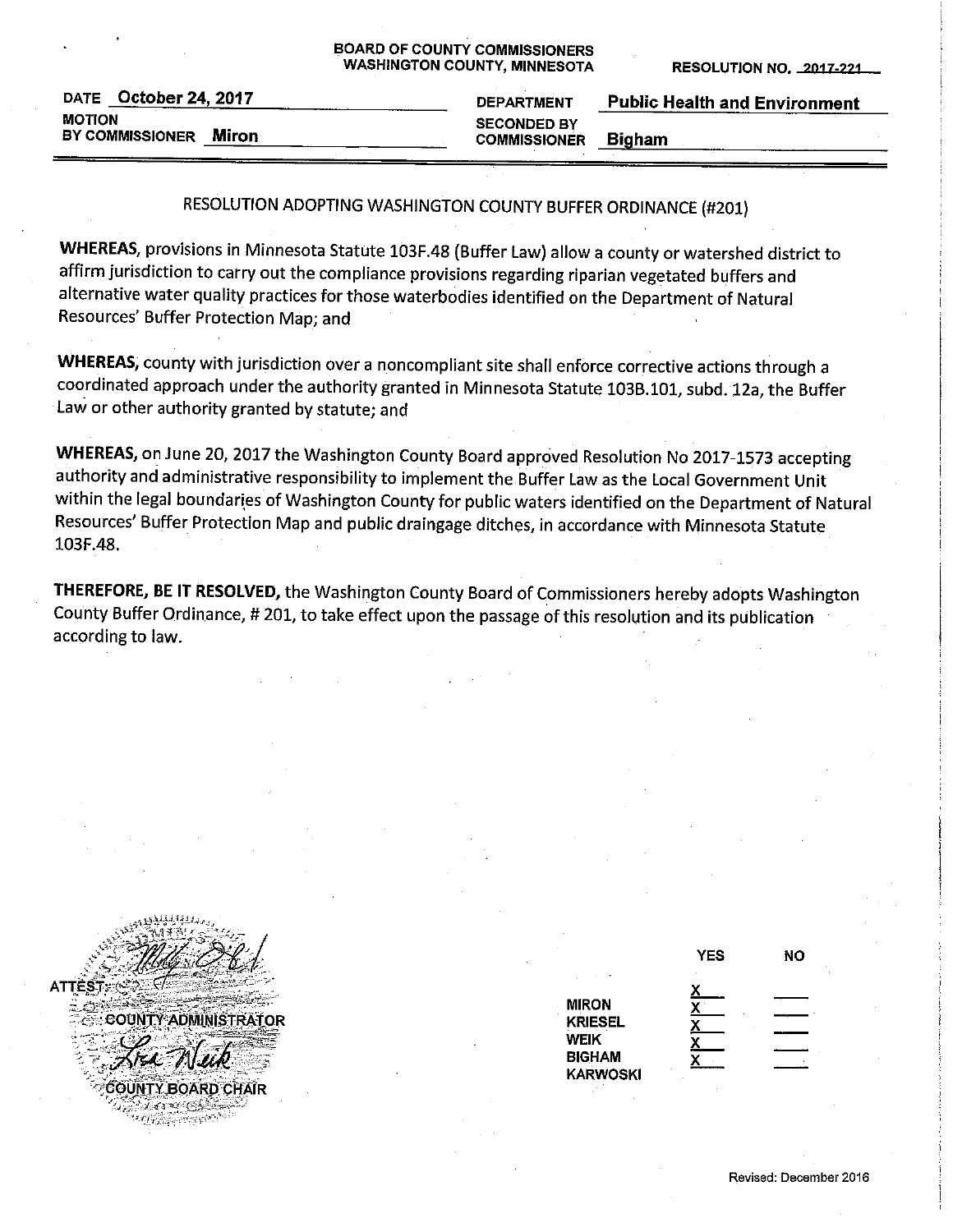## **WASHINGTON COUNTY BUFFER ORDINANCE TABLE OF CONTENTS**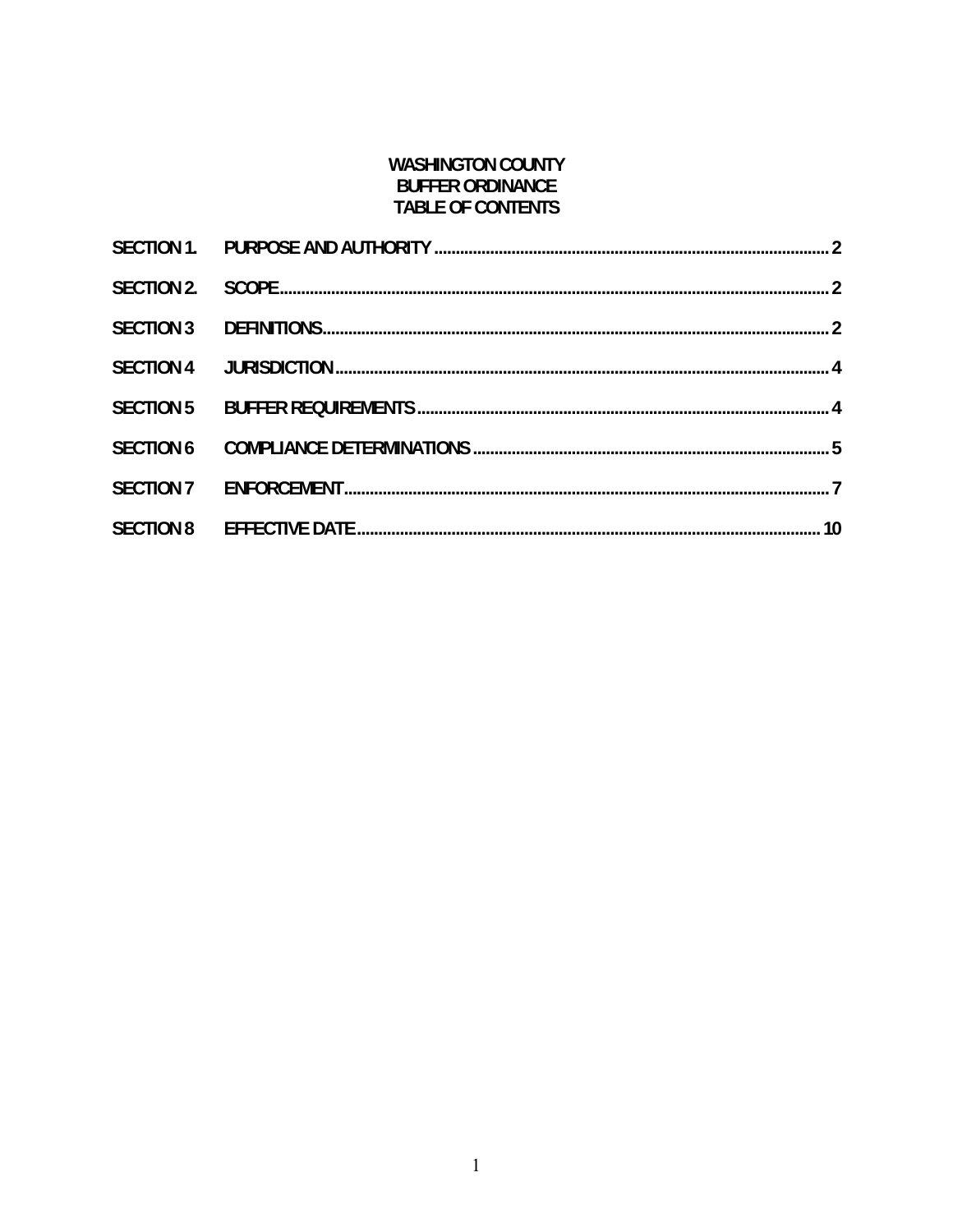# **WASHINGTON COUNTY BUFFER ORDINANCE #201**

### **Section 1 Purpose and Authority**

- **1.1**  This buffer ordinance is adopted pursuant to the authorization and policies contained in Minn. Stat. §103F.48, the Buffer Law, and the County planning and zoning enabling legislation in Minn. Stat. chapter 394.
- **1.2**  It is the purpose and intent of this ordinance to: (a) Provide for riparian vegetated buffers and water quality practices to achieve the following purposes:
	- (1) Protect state water resources from erosion and runoff pollution;
	- (2) Stabilize soils, shores and banks; and
	- (3) Protect or provide riparian corridors.

b) Coordinate the implementation and enforcement of the water resources riparian protection requirements of Minn. Stat. §103F.48 with the shoreland management rules and ordinances adopted under the authority of Minn. Stat. §103F.201 to 103F.227 and the management of public drainage systems established under Minn. Stat. chapter 103E where applicable; and

(c) Provide efficient and effective direction to landowners and protection of surface water quality and related land resources.

1.3 Severability. If any section, clause, provision, or portion of this ordinance is adjudged unconstitutional or invalid by a court of competent jurisdiction, the remainder of this ordinance shall not be affected thereby.

### **Section 2 Scope**

**2.1**  This Ordinance shall be applicable in all incorporated and unincorporated areas of Washington County.

### **Section 3 Definitions**

**3.1** Unless specifically defined below, words or phrases used in this ordinance shall be interpreted to give them the same meaning they have in common usage and to give this ordinance it's most reasonable application. For the purpose of this ordinance, the words "must" and "shall" are mandatory and not permissive. All distances, unless otherwise specified, are measured horizontally.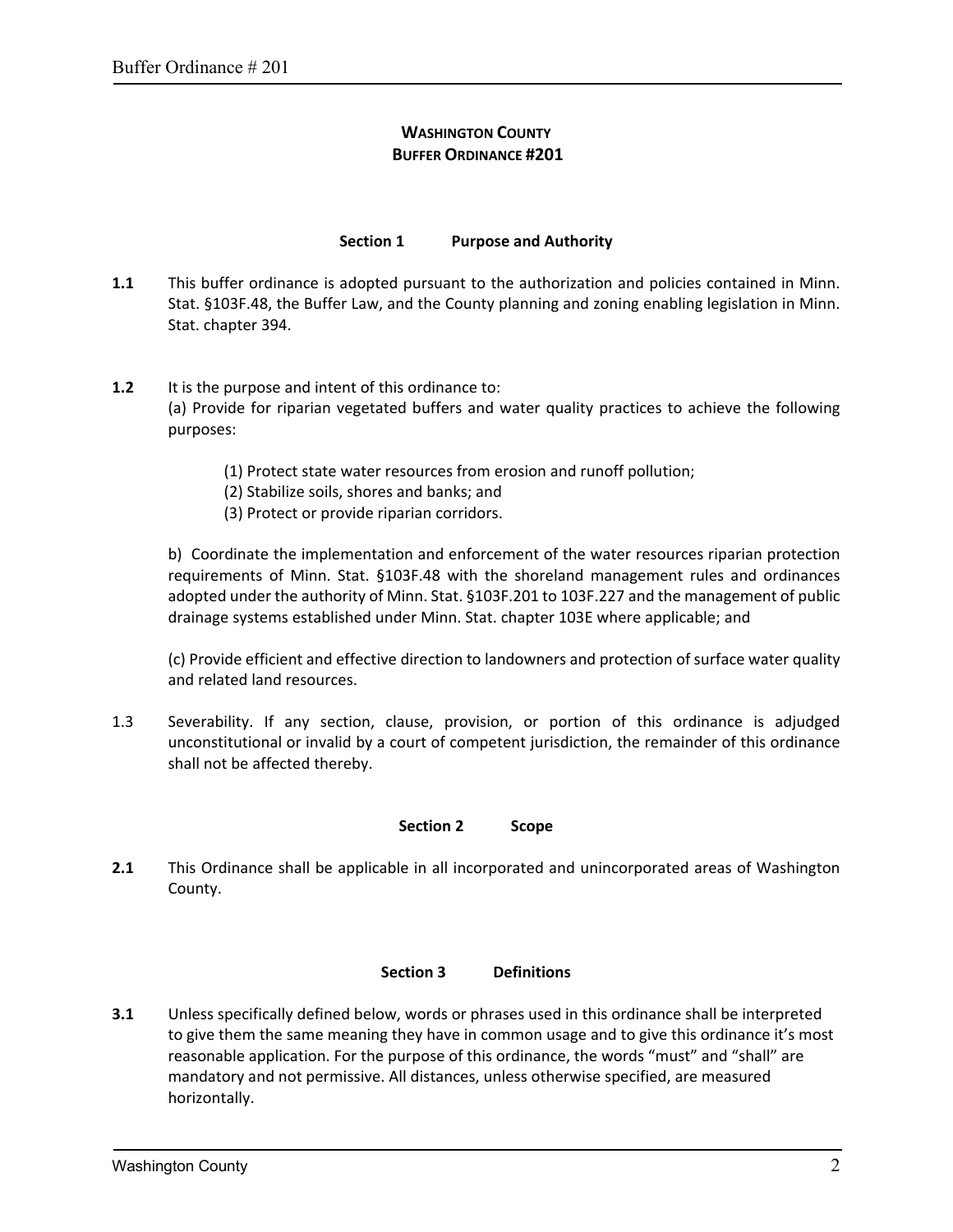3.1.1 "**APO**" means the administrative penalty order issued pursuant to Minn. Stat. §103F.48, subd. 7 and Minn. Stat. §103B.101, subd. 12a.

3.1.2 "**Buffer**" has the meaning provided in Minn. Stat. §103F.48, subd. 1(c).

3.1.3 **"Buffer protection map"** has the meaning provided in Minn. Stat. §103F.48, subd. 1(d) and is available on the Department of Natural Resources website at http://www.dnr.state.mn.us/buffers/index.html.

3.1.4 "**BWSR"** means the Board of Water and Soil Resources.

3.1.5 **"Cultivation farming"** means farming practices that disturb root or soil structure or that impair the viability of perennial vegetation due to cutting or harvesting near the soil surface.

3.1.6 "**Drainage authority"** has the meaning provided in Minn. Stat. §103E.005, subd. 9.

3.1.7 "**Landowner**" means the holder of the fee title, the holder's agents or assigns, any lessee, licensee, or operator of the real property and includes all land occupiers as defined by Minn. Stat. §103F.401, subd. 7 or any other party conducting farming activities on or exercising control over the real property.

3.1.8 **"Parcel"** means a unit of real property that has been given a tax identification number maintained by the County.

3.1.9 "**Public drainage system"** has the meaning given to "drainage system" in Minn. Stat. §103E.005, subd. 12.

3.1.10 **"Local water management authority"** has the meaning provided in Minn. Stat. §103F.48, Subd.  $1(g)$ .

3.1.11 **"Normal water level"** means the level evidenced by the long‐term presence of surface water as indicated directly by hydrophytic plants or hydric soils or indirectly determined via hydrological models or analysis

3.1.12 **"WCD"** means Washington Conservation District.

### **3.2 Data sharing/management.**

3.2.1 The County may enter into arrangements with the WCD, a watershed district if applicable, BWSR and other parties with respect to the creation and maintenance of, and access to, data concerning buffers and alternative practices under this ordinance.

3.2.2 The County will manage all such data in accordance with the Minnesota Data Practices Act and any other applicable laws.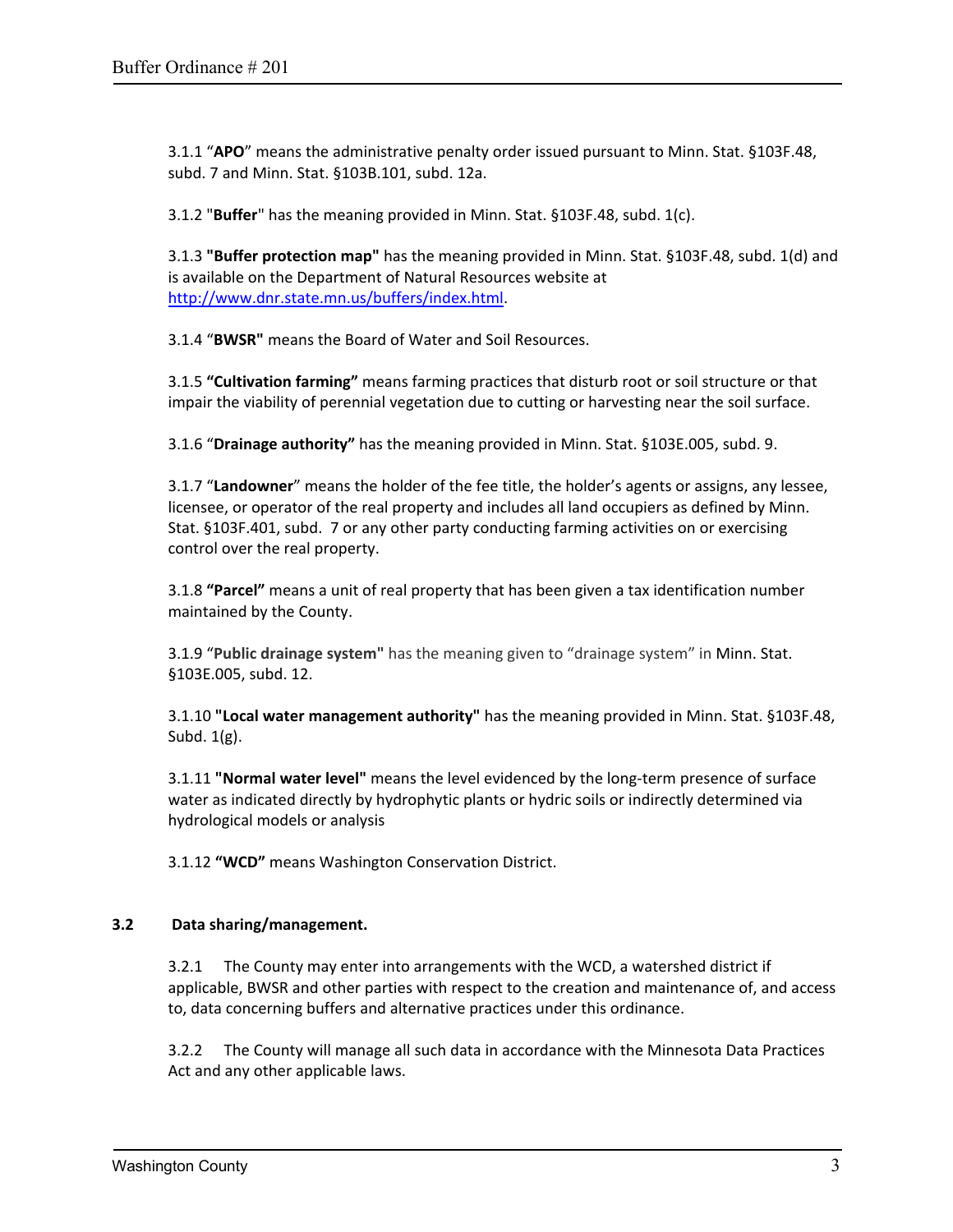#### **Section 4 Jurisdiction**

**4.1** The provisions of this ordinance apply to all waters, including public drainage systems for which the County is not the drainage authority under Minn. Stat. chapter 103E, shown on the buffer protection map.

### **Section 5 Buffer Requirements**

**5.1 Buffer width**. Except as provided in subsection 5.4 and 5.5, a landowner owning property adjacent to a water body identified on the buffer protection map must establish and maintain a buffer area as follows:

(a) For waters shown on the buffer protection map requiring a fifty (50) foot width buffer, the buffer width will be fifty (50) foot average and thirty (30) foot minimum width as provided in Minn. Stat. §103F.48, subd. 3 and as measured according to subsection 5.2; and

(b) For waters shown on the buffer protection map requiring a sixteen and a half (16.5) foot minimum width buffer, the buffer width will be sixteen and a half (16.5) feet as provided in Minn. Stat. §103F.48, subd. 3 and as measured according to subsection 5.2

(c) For waters shown on the buffer protection map that also fall under jurisdiction of the county or a local shoreland ordinance, the more restrictive buffer width will apply.

### **5.2 Measurement.**

(a) The width of any required buffer on land adjacent to a water requiring a fifty (50) foot average width and a thirty (30) foot minimum width buffer shall be measured from the top or crown of the bank. Where there is no defined bank, measurement must be from the edge of the normal water level as provided in Minn. Stat. §103F.48, subd. 3(c).

(b) The width of any required buffer on land adjacent to a water requiring a sixteen and a half (16.5) foot minimum width buffer shall be measured in the same manner as for measuring the vegetated grass strip under Minn. Stat. §103E.021, subd. 1 as provided in Minn. Stat. §103F.48, subd. 3(c).

- **5. 3 Use of buffer area.** Except as provided in sections 5.4 and 5.5 a buffer as defined in this ordinance may not be put to any use, included but not limited to cultivation farming, which would remove or prevent the permanent growth of perennial vegetation.
- **5. 4 Exemptions.** The requirement of section 5.1 does not apply to land that is exempted from the water resources riparian protection requirements under Minn. Stat. §103F.48, subd. 5.
- **5.5 Alternative practices.** As provided in Minn. Stat. §103F.48, subd. 3(b) an owner of land that is used for cultivation farming may demonstrate compliance with subsection 5.1 by establishing and maintaining an alternative riparian water quality practice(s), or combination of structural, vegetative, and management practice(s) which provide water quality protection comparable to the water quality protection provided by a required buffer as defined in sections 5.1 to 5.3. The adequacy of any alternative practice allowed under this section shall be based on: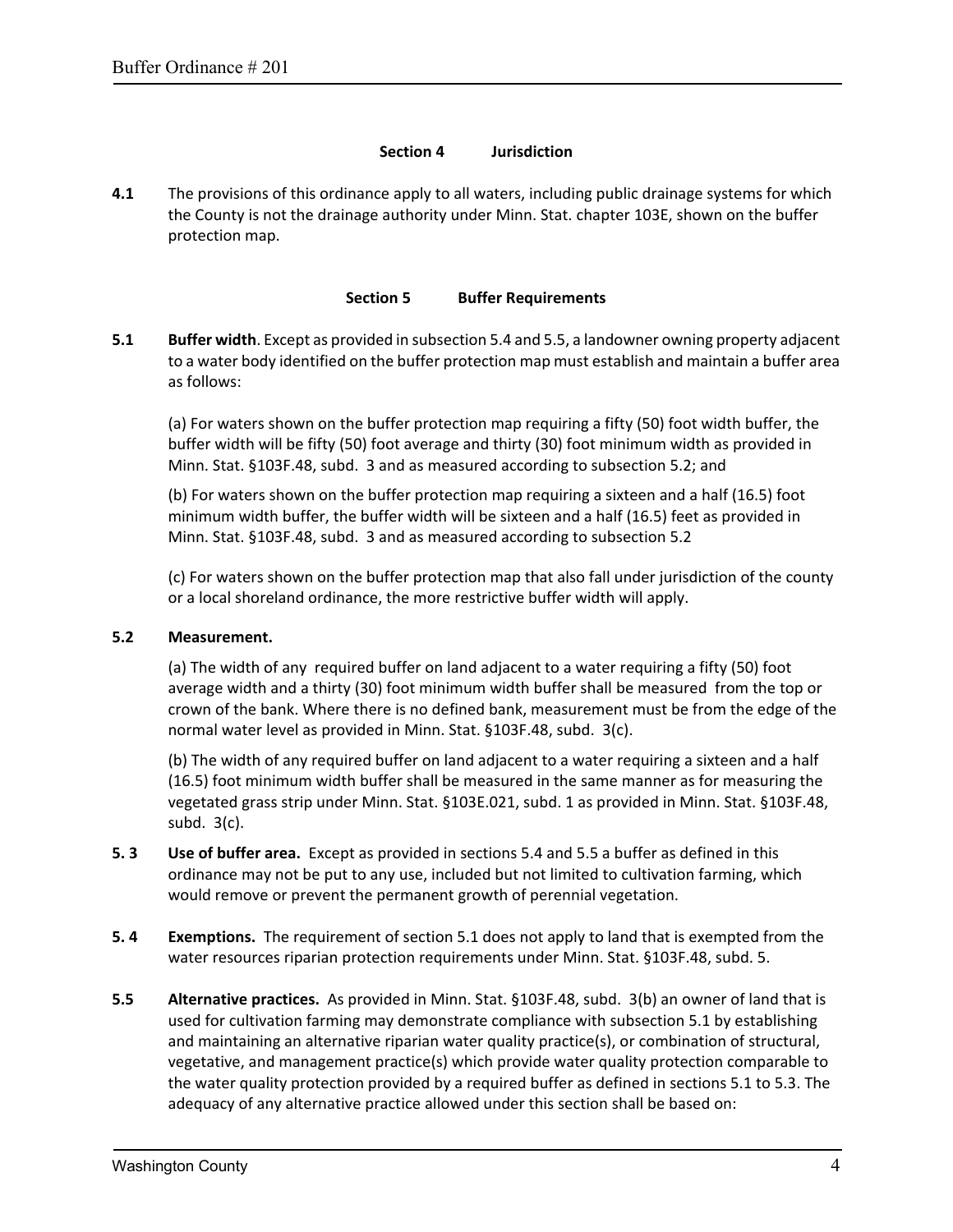(a) the Natural Resources Conservation Service (NRCS) Field Office Technical Guide (FOTG);

(b) common alternative practices adopted and published by BWSR;

(c) practices based on local conditions approved by the Washington Conservation District (WCD) that are consistent with the Natural Resources Conservation Service (NRCS) Field Office Technical Guide (FOTG); or

(d) other practices adopted by BWSR.

5.6 **Grandfathering.** Where the provisions of any statute, other ordinance or regulation imposes greater restrictions than this ordinance, the provisions of such statute, other ordinance or regulation shall be controlling. Parcels grandfathered in for other preexisting land uses shall not be grandfathered in with respect to these provisions and with respect to compliance with the Buffer Law, Minn. Stat. § 103F.48.

### **Section 6 Compliance Determinations**

- **6.1 Compliance determinations**. Compliance with the buffer requirements set forth in section 5 will be determined by the WCD on a parcel by parcel basis. The compliance status of each bank, or edge of a waterbody on an individual parcel will be determined independently.
- **6.2 Investigation and notification of noncompliance.** When the County identifies a potential noncompliance with the buffer requirements or receives a third party complaint from a private individual or entity, or from another public agency, it will consult with the WCD to determine the appropriate course of action to document compliance status. This may include communication with the landowner, inspection or other appropriate steps necessary to verify the compliance status of the parcel. On the basis of the evidence gathered in this process, the WCD may issue a Notification of Noncompliance to the County. If the WCD does not issue such a Notification, the County will not pursue a compliance or enforcement action under Minnesota Statutes §103F.48 and subsection 7.2.

At any time during process set forth in 6.2 and 6.3, the landowner may provide documentation of compliance to the WCD.

6.2.1 **Compliance determination**. The WCD will evaluate the available documentation, and/or evaluate and/or inspect the buffer and/or alternative practices to determine if the parcel is in compliance. Upon completion of the evaluation and/or inspection the WCD shall issue a written compliance determination to the landowner, the County and BWSR. The WCD may also issue a Validation of Compliance if applicable and requested by the landowner.

**6.3 Corrective Action Notice**. On receipt of a WCD Notification of Noncompliance, the County will issue the landowner a Corrective Action Notice that will:

(a) include a list of corrective actions needed to come into compliance with the requirements of Minn. Stat. §103F.48;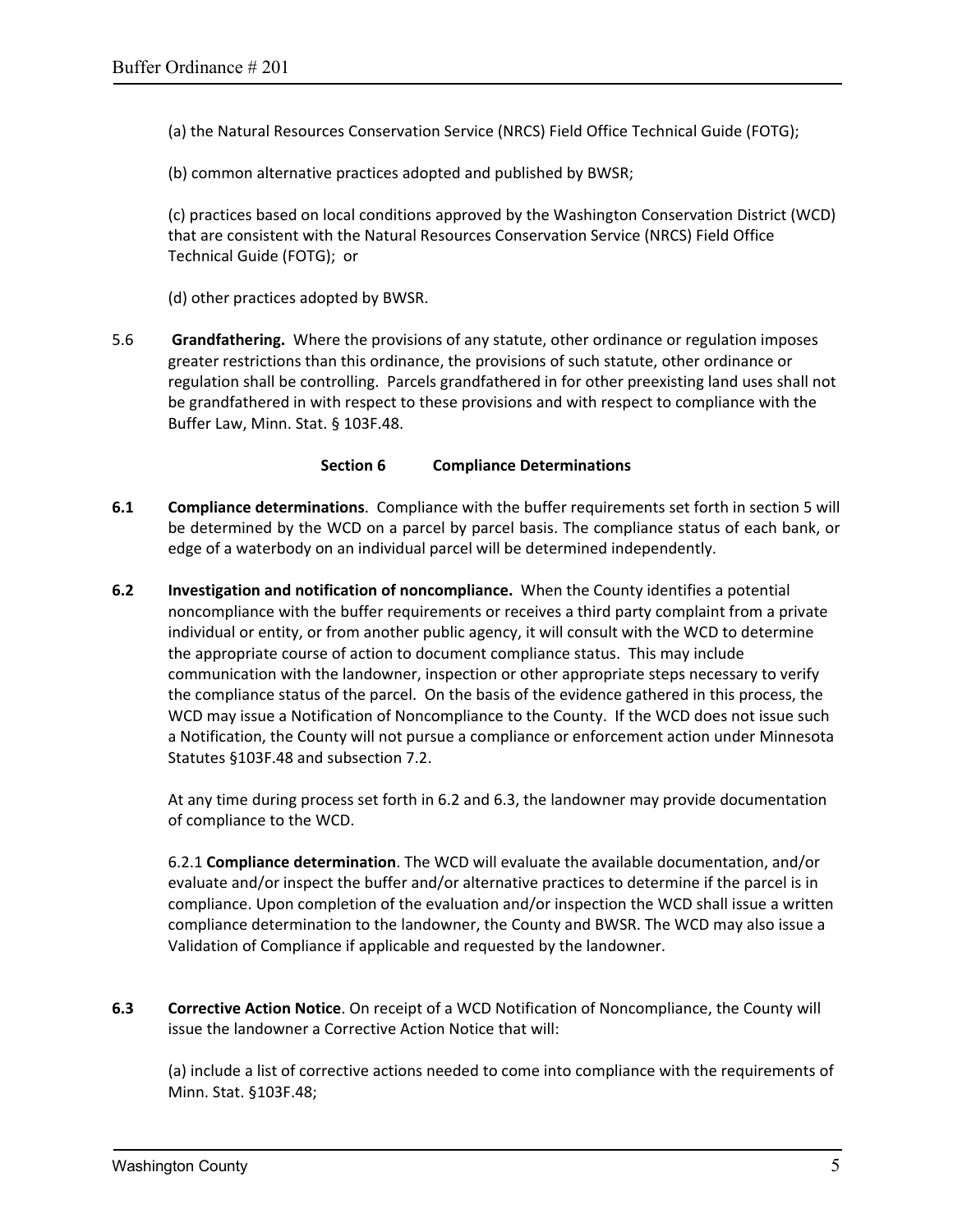(b) provide a timeline for complying with the corrective action notice;

(c) provide a compliance standard against which the County will judge the corrective action; and

(d) include a statement that failure to respond to this Notice may result in the assessment of criminal, civil or administrative penalties.

The County may send the landowner a combined Corrective Action Notice and APO as provided in section 7.2 so long as the combined Notice/APO includes all the required elements of both.

The County shall transmit the corrective action notice by either personal service to the landowner or by depositing the same in the U.S. Mail. If service is made by U.S. mail, the document is deemed received three business days after the notice was placed in the U.S. mail. Failure of actual receipt of a corrective action notice that has either been personally served or served by depositing the same in the U.S. Mail shall not be deemed a defense in an enforcement proceeding under section 7.0. The County shall also send a copy of the Notice to the SWCD and BWSR.

Counties may modify the corrective actions and timeline for compliance, in accordance with section 6.2, to extend the compliance timeline for a modification that imposes a substantial new action or significantly accelerates the completion date for an action.

- 6.3.1 At any time after receipt of a corrective action notice, the landowner may provide documentation of compliance to the County. In addition, the landowner may supply information to the County or the WCD in support of a request to modify a corrective action or the timeline for compliance. On the basis of any such submittal or at its own discretion, the County may make a written modification to the Corrective Action Notice or timeline for compliance. The County should also make a written determination documenting whether the noncompliance has been fully corrected. Any such modification of a compliance determination will be served on the landowner in the manner provided for in section 6.3. The County shall provide the WCD and BWSR a written copy of any modification made pursuant to this provision.
- 6.3.2 The WCD may, after an evaluation of the evidence documenting compliance submitted by the landowner, issue a written Validation of Compliance if requested by the landowner. Upon receipt by the County of a written compliance determination issued by the WCD, the Corrective Action Notice will be deemed withdrawn for the purpose of section 7.0, and the subject property will not be subject to enforcement under that section.
- 6.3.3 Notice of noncompliance is not considered a final decision subject to appeal to BWSR. (Minn. Stat. §103F.48, subd. 9)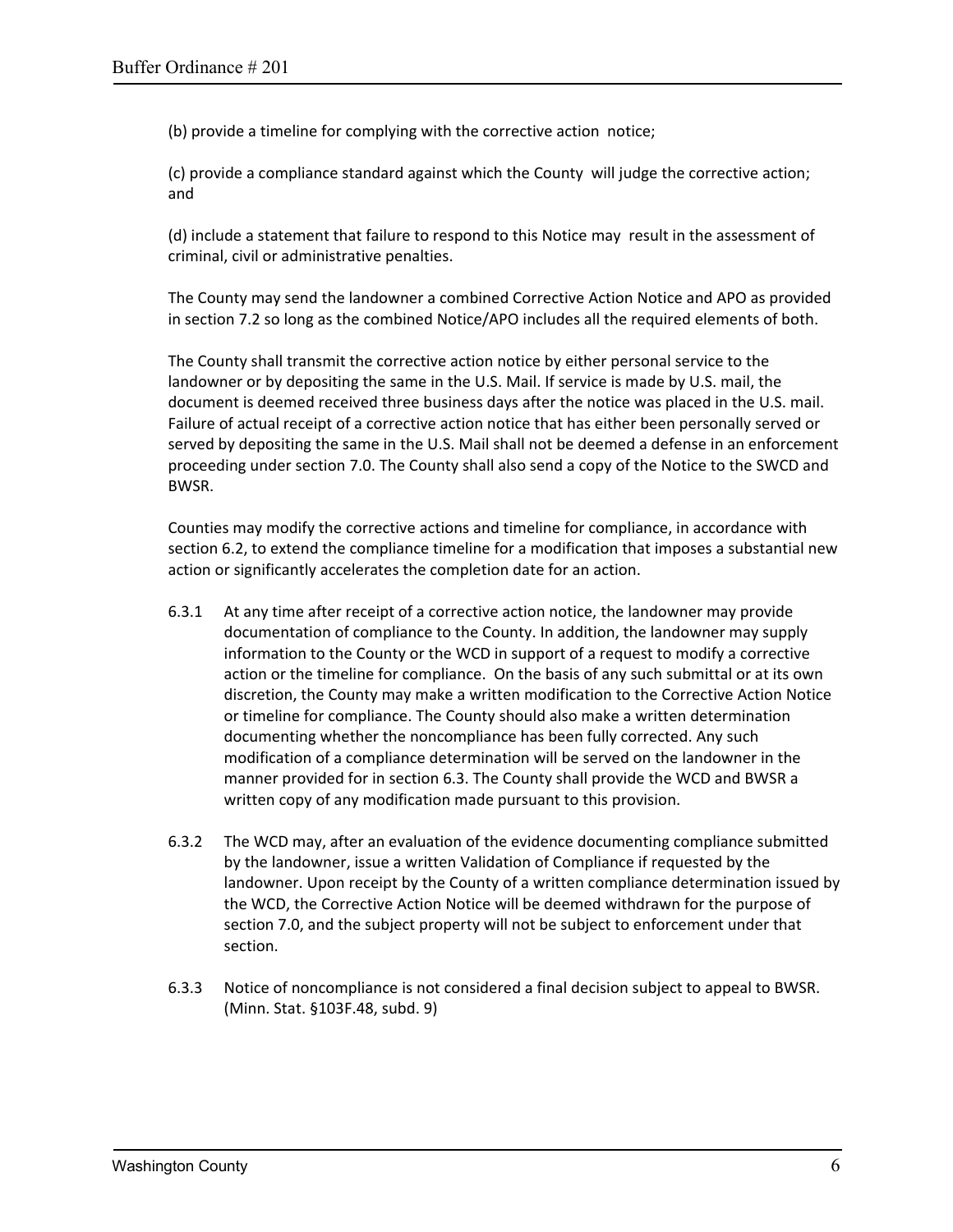### **Section 7 Enforcement**

#### **7.1 Failure to comply with a corrective action notice issued under section 6.**

The County may, at its own discretion, elect to pursue the failure to comply with a corrective action notice either criminally or through an administrative penalty order as set forth herein.

(a) Failure to comply with a corrective action notice issued under section 6 constitutes a misdemeanor and shall be punishable as defined by law.

(b) The County may issue an APO as provided for in Minn. Stat. §§103F.48, subd. 7(b) and (c) and 103B.101, subdivision 12a to a landowner who has failed to take the corrective action set forth in the corrective action notice. For the APO to be effective it must be served on the landowner together with a copy of the corrective action notice or alternatively the County may serve the landowner with a combined Corrective Action Notice and APO so long as the combined Notice/APO includes all the elements of both. Service is effective either by personal service or by depositing the documents set forth herein in the U.S. Mail. Any penalty assessed in the APO shall continue to accrue until the violation is corrected as provided in the Corrective Action Notice and APO.

### **7.2 Administrative Penalty Order (APO).**

(a) Initial violation. The penalty for a landowner on a single parcel that has not previously been the subject of an APO issued by the County shall be:

- i. \$0 for 11 months after issuance of the Corrective Action Notice;
- ii. \$50 per parcel per month for the first six (6) months (180 days) following the time period in i; and
- iii. \$200 per parcel per month after six (6) months (180 days) following the time period in ii.

(b) Repeat violation. The penalty for a landowner on a single parcel that has previously been the subject of an APO issued by the County shall be:

- i. \$50 per parcel per day for 180 days after issuance of the Corrective Action Notice; and
- ii. \$200 per parcel per day for after 180 days following the time period in i.
- (c) Ongoing penalty assessment. Any penalty assessed under this section shall continue until the corrective action notice has been satisfied.
- 7.2.1 APO. To be valid the APO shall include, at a minimum:
	- i. The facts constituting the violation of the riparian protection and water quality practices requirements set forth in this section 5.0 of this ordinance or Minn. Stat. §103F.48 ;
	- ii. The specific statute and/or ordinance section(s) that has/have been violated;
	- iii. A written description of prior efforts to work with the landowner to resolve the violation;
	- iv. The amount of the penalty to be imposed;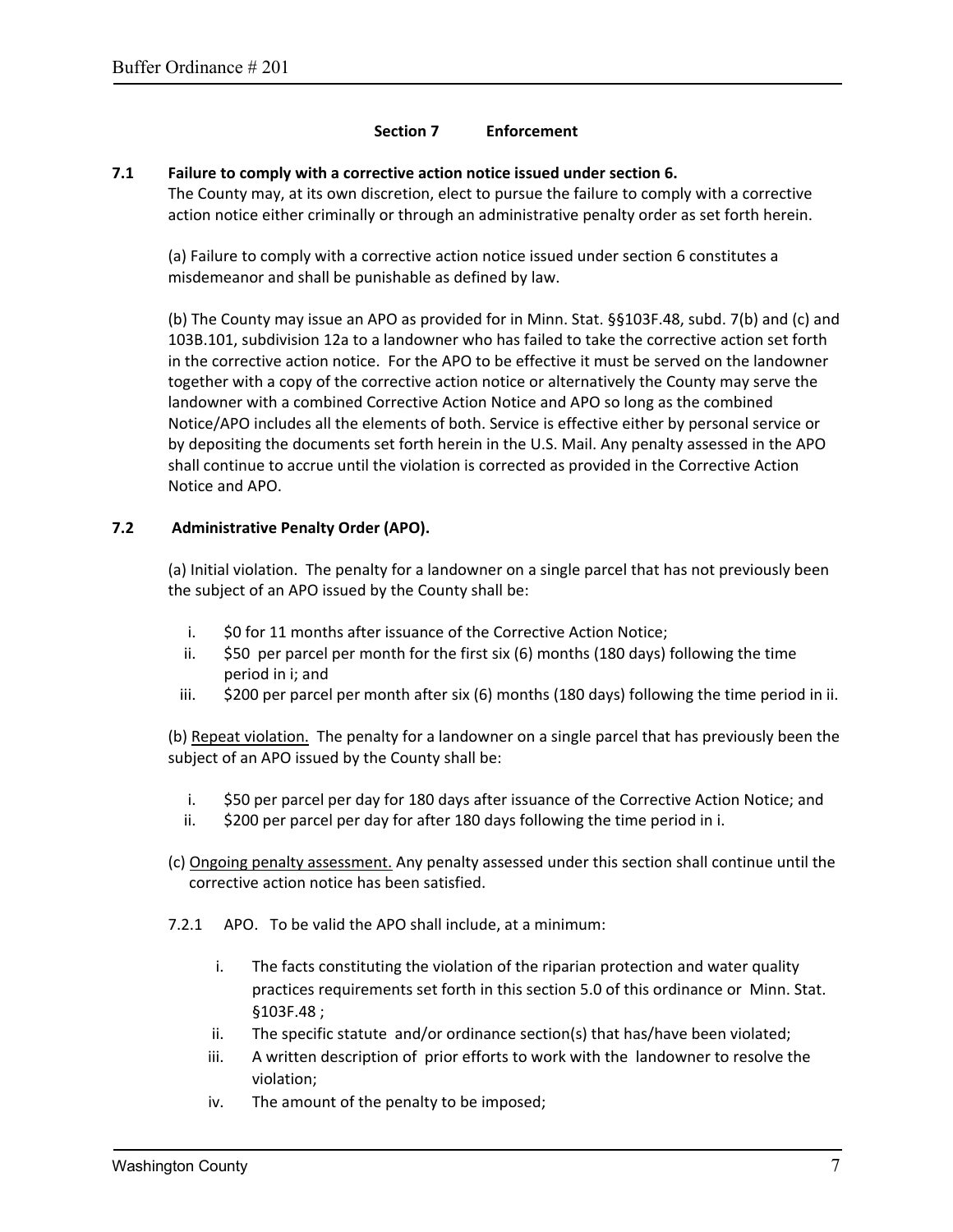- v. The date the penalty will begin to accrue;
- vi. The date that payment of the penalty is due;
- vii. The date by which all or part of the penalty may be forgiven if the landowner has/have complied with the Corrective Action Notice; and
- viii. A statement of the landowner's right to appeal the APO.
- 7.2.2 All or part of the penalty may be forgiven based on the correction of the noncompliance by the date specified in the APO by the landowner as provided in Minn. Stat. §103F.48, subd. 7(d).
- 7.2.3 A copy of the APO must be sent to the WCD and BWSR.
- 7.2.4 An APO issued under this section may be appealed to the BWSR within 30 days of receipt by the landowner in accordance with the requirements set for the in Minn. Stat. §103F.48, subd. 9. Any APO that is not appealed within the 30 day period shall be deemed final.

### **7.3 Administrative Penalty Order Procedures**

7.3.1 Statute of limitations. Any criminal enforcement action undertaken pursuant to section 7.1 of this ordinance must be undertaken within two years after the alleged violation was discovered or reasonably should have been discovered by the County. According to Minn. Stat. §541.07, the County has two years in which to commence an APO action after the date the violation is discovered. The goal is to complete the action as soon as reasonably practical, recognizing that situations for which data must be gathered, field investigations must be completed and/or modeling must be performed will require adequate time to complete the work and communicate with the landowner involved.

7.3.2 Compliance verification. Once a landowner has submitted written evidence of correction of the violation set forth in the notice of compliance, compliance must be verified. The County will:

- i. Review and evaluate all information related to the APO to determine if the violation has been corrected;
- ii. Verify compliance by site visit, re-inspection, examination of documentation, or other means as may be reasonable under the facts of the case; and
- iii. Document compliance verification.

7.3.3 Right to appeal. Within 30 days after receipt of the APO, a landowner may appeal the terms and conditions of an APO issued by a County to BWSR as provided in Minn. Stat. §103F.48, subd. 9. The appeal must be in writing and must include a copy of the APO that is being appealed, the basis for the appeal and any supporting evidence. The appeal may be submitted personally, by U.S. mail, or electronically, to the Executive Director of BWSR.

7.3.4 Penalty due. Unless the landowner appeals the APO as provided in section 6.3.3 the penalty specified in the APO becomes immediately due and payable to the County as set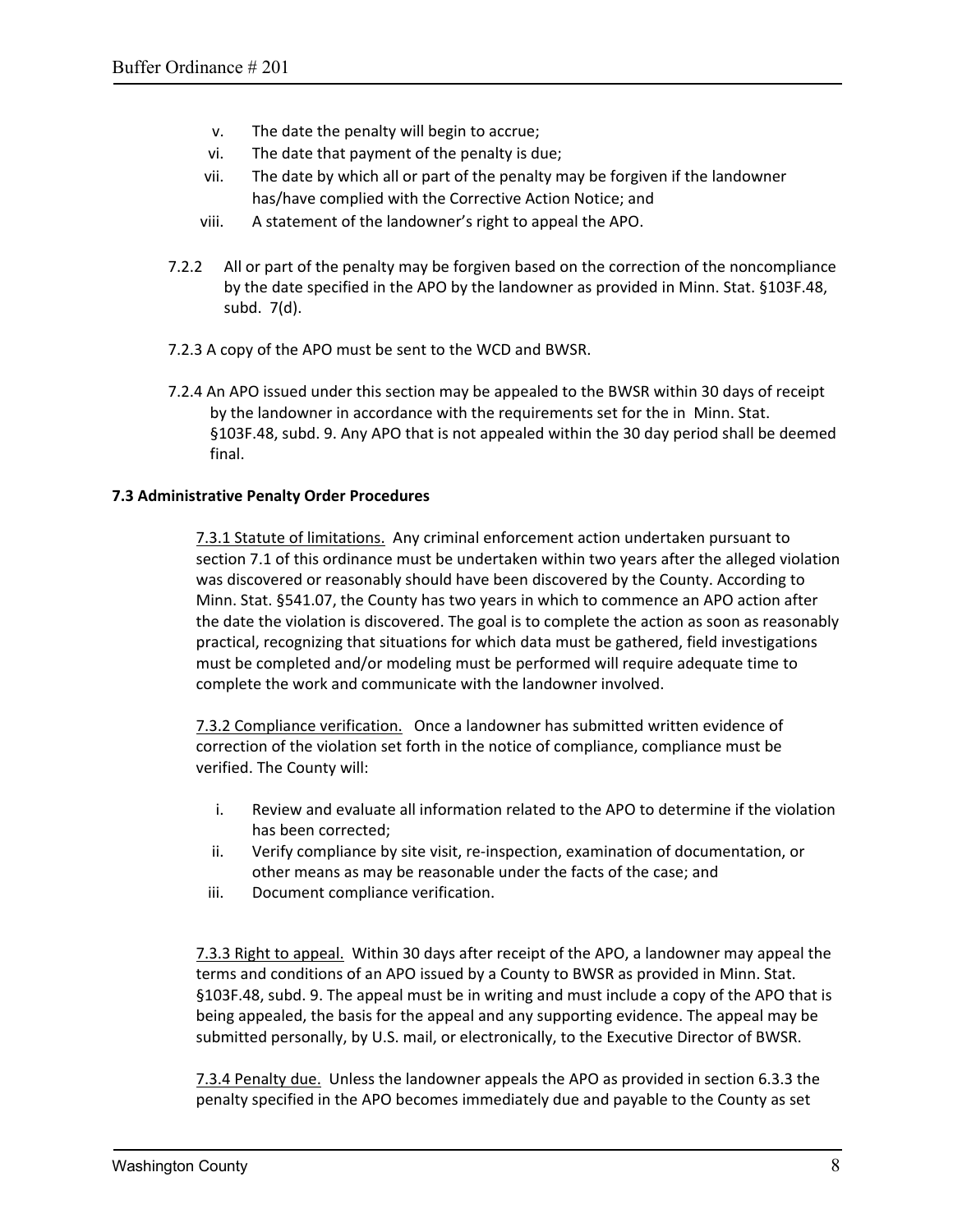forth in the APO. If, however, the landowner submits written documentation that the violations has been corrected prior to the time the penalty becomes due and payable the County shall verify compliance and adjust the penalty to an amount the landowner would have owed had the penalty been paid on the date the landowner submitted written documentation of compliance. Written documentation of compliance may include a written validation of compliance issued by the WCD.

However, if the County determines the violation was not fully corrected, the County shall notify the landowner by issuing a written letter of determination and depositing it in the U.S. Mail. Any determination sent by U.S. Mail shall be deemed received three business days after the letter of determination has been deposited in the U.S. Mail. The landowner shall have an additional 20 days after receipt of the letter of determination to pay the penalty or the time period specified in the APO as issued, whichever is later. The penalty will continue to accrue until the violation is corrected as provided in the Corrective Action Notice and APO.

7.3.5 Referral for collection of penalty. All penalties and interest assessed under an APO must be paid by the landowner within the time specified therein. All payments shall be made payable to the County. Any penalty or interest not received in the specified time may be collected by the County using any lawful means.

7.3.6 Reporting and documentation. The County shall maintain the following records for any potential violation of the riparian protection and water quality practices requirements. Said records shall include but are not limited to the following:

- iv. The cause of the violation;
- v. The magnitude and duration of the violation;
- vi. Documentation showing whether the violation presents an actual or imminent risk to public health and safety;
- vii. Documentation showing whether the violation has the potential to harm to the natural resources of the state;
- viii. A record of past violations;
- ix. Efforts by the WCD, County, Watershed District or BWSR to assist the responsible party or parties to become compliant, including written and oral communications with the responsible party or parties ; and
- x. Past and present corrective action efforts by the responsible party or parties.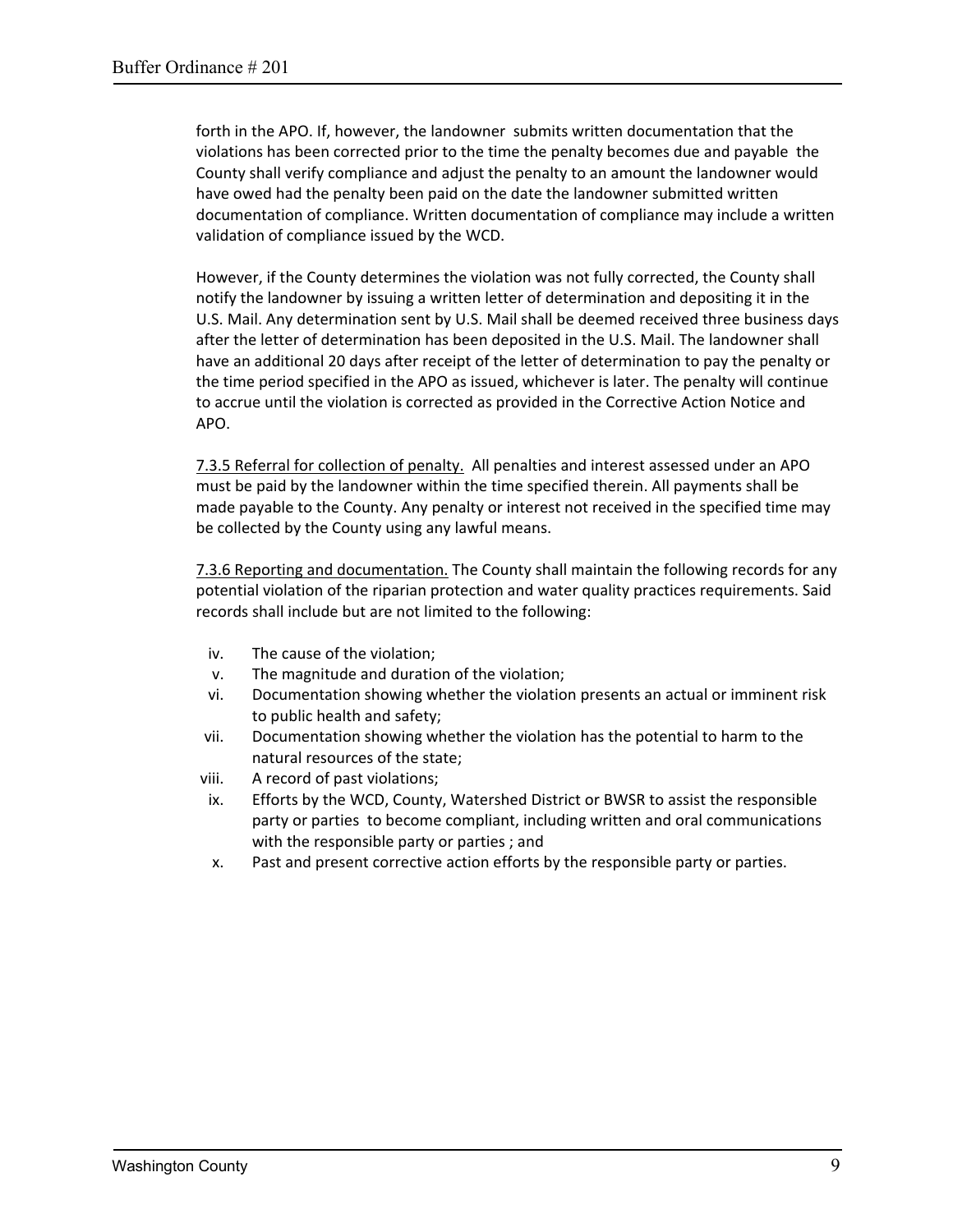#### **Section 8 Effective Date**

This Ordinance shall become effective immediately upon passage by the County Board and publication according to law.

Passed by the Board of County Commissioners of Washington County, Minnesota, this \_\_\_\_ day of October 2017.

Lisa Weik, Chairman Board of County Commissioners

Attest:

Molly O'Rourke, County Administrator

Ordinance prepared by:

Washington County Department of Public Health and Environment 14949 62<sup>nd</sup> Street North PO Box 6 Stillwater, MN 55082‐0006